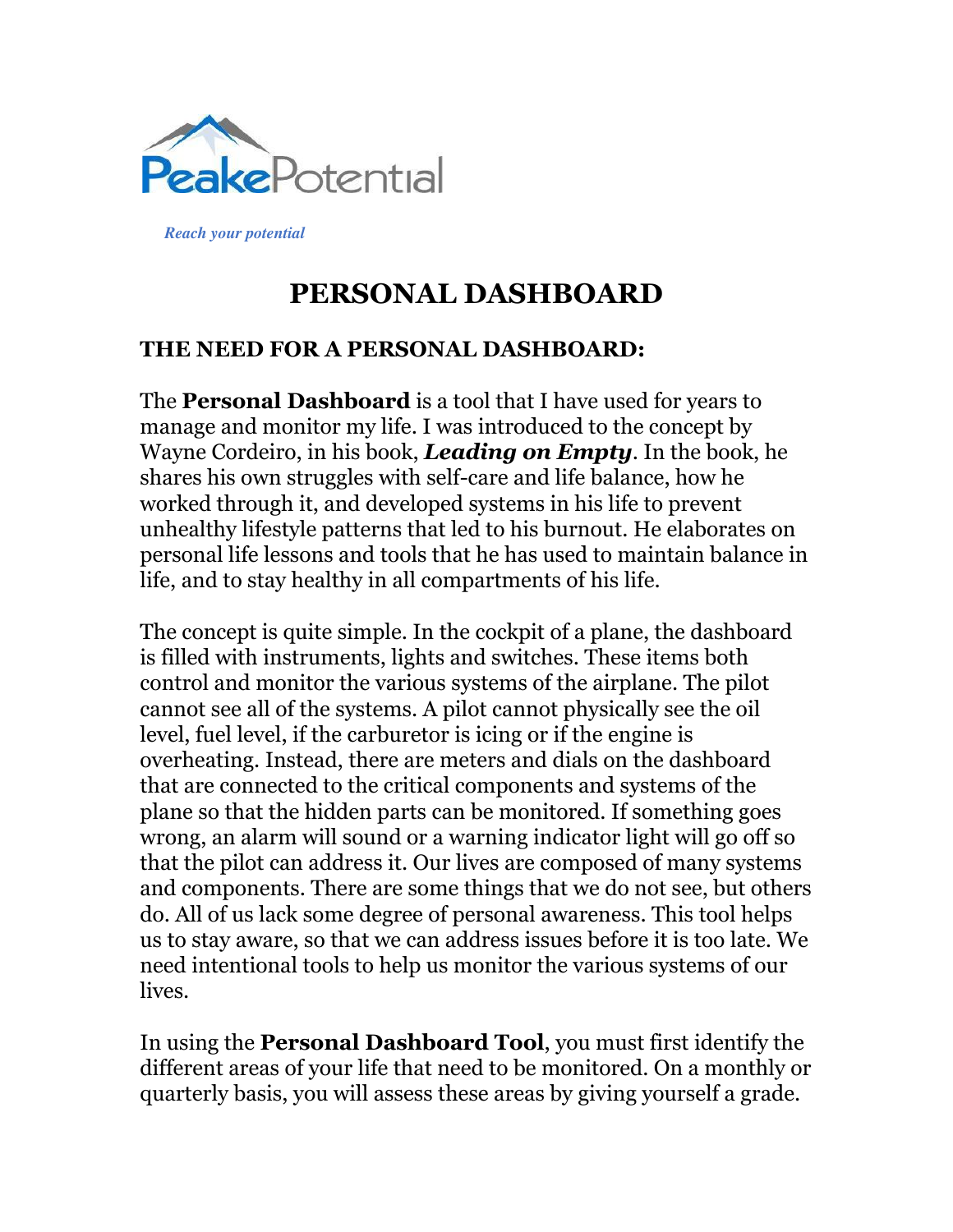You will be brutally honest in describing your condition in each area (positive and/or negative). Finally, you will write a statement that will address how you intend to improve. You can assess weekly if you need to. It is also a tool that you can get feedback from your spouse or an accountability partner. In building your

dashboard, you can identify as many areas as you need in order to adequately monitor your life.

## **MY PERSONAL DASHBOARD**

## **My Faith Life**

Grade: Give yourself  $A - F$ 

Description of Current Condition:

One Improvement Goal:

### **My Marriage Life**

Grade:

Description of Current Condition:

One Improvement Goal:

### **My Family Life**

Grade:

Description of Current condition:

One Improvement Goal: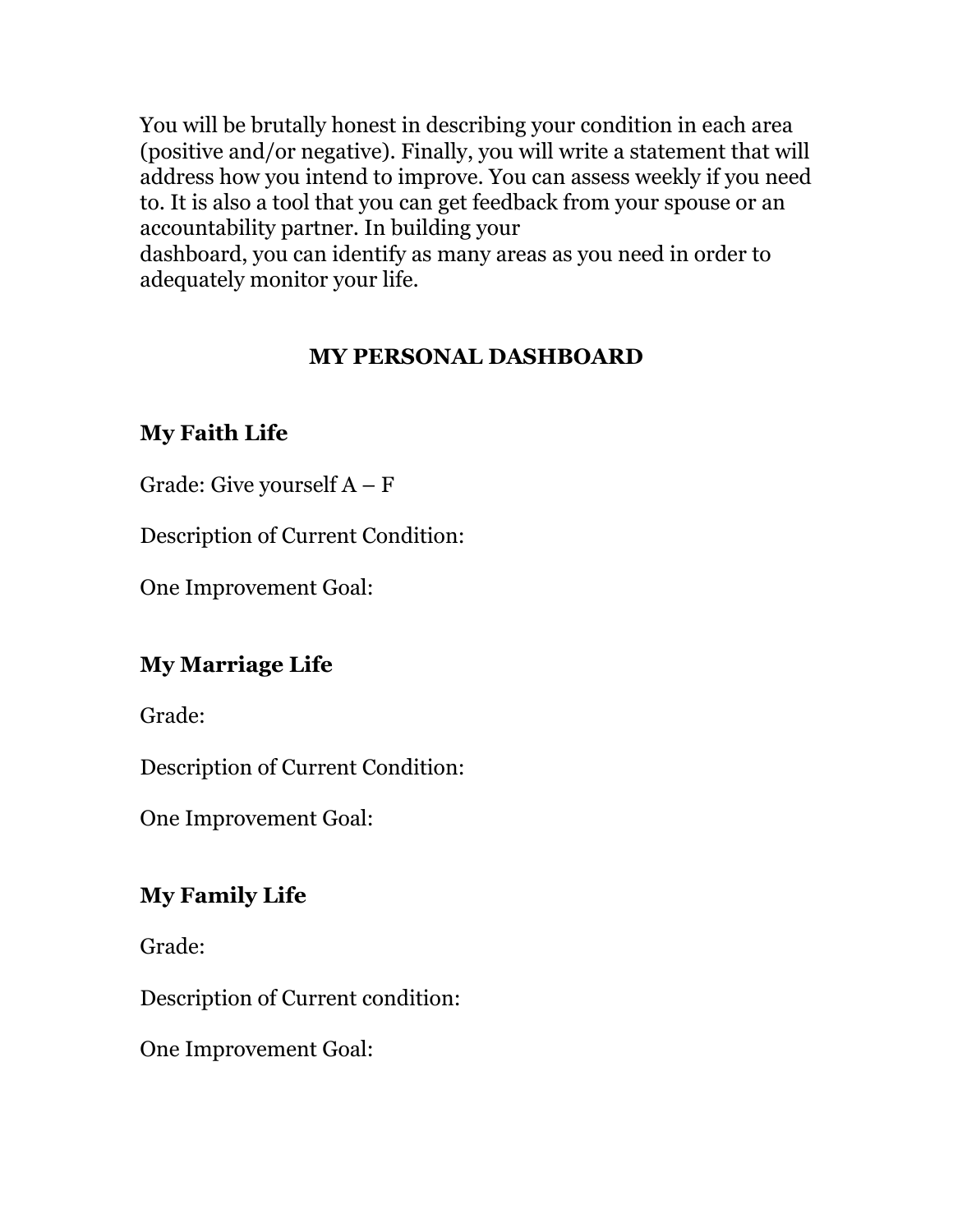#### **My Physical Life**

Grade:

Description of Current Condition:

One Improvement Goal:

## **My Financial Life**

Grade:

Description of Current Condition:

One Improvement Goal:

## **My Social Life**

Grade:

Description of Current Condition

One Improvement Goal:

## **My Emotional Life**

Grade:

Description of Current Condition:

One Improvement Goal:

## **My Mental/Intellectual Growth Life**